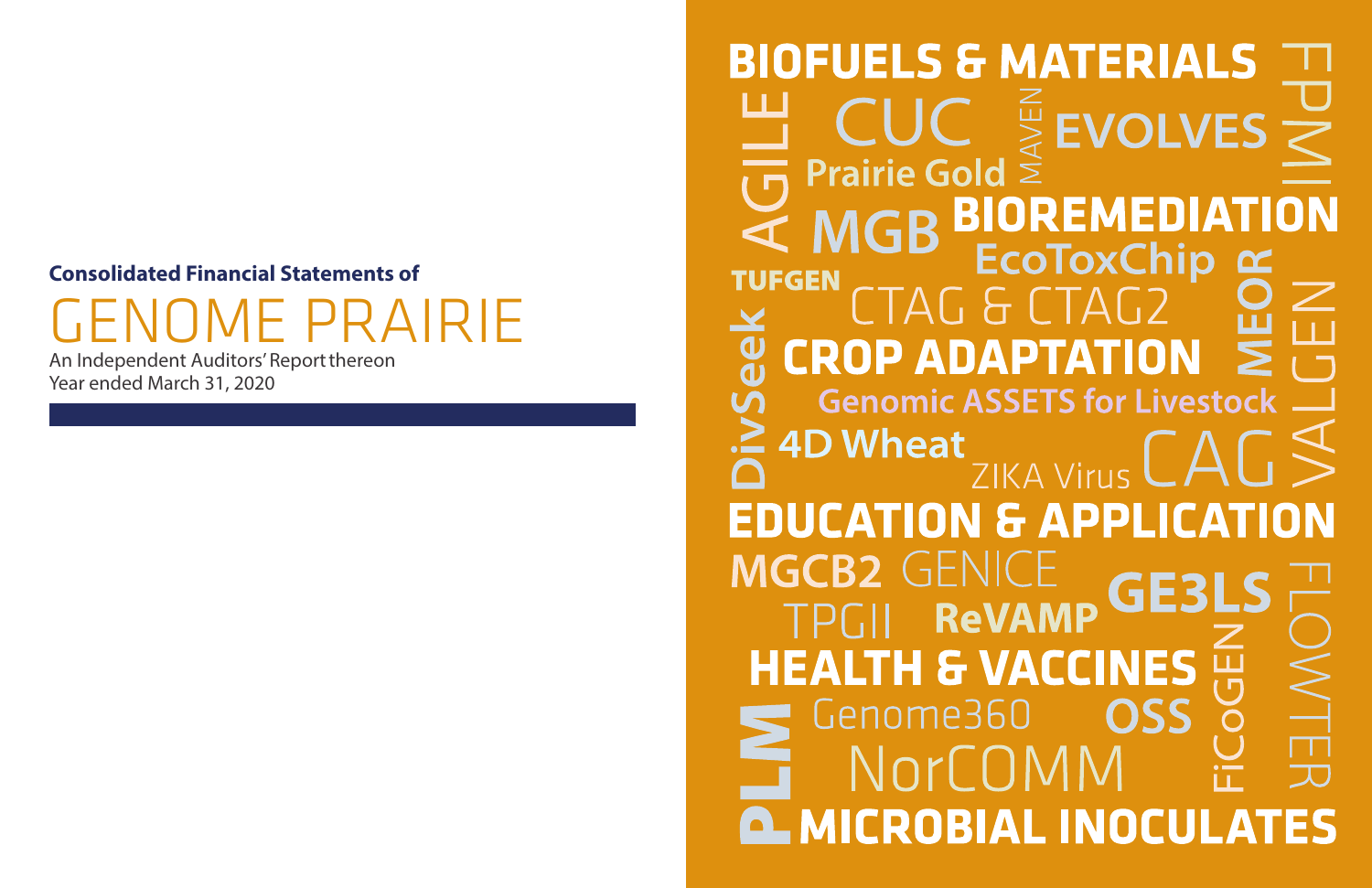

### **INDEPENDENT AUDITORS' REPORT**

To the Directors of Genome Prairie

#### *Opinion*

We have audited the consolidated financial statements of Genome Prairie (the Entity), which comprise:

- the consolidated statement of financial position as at March 31, 2020
- the consolidated statement of operations and changes in net assets for the year then ended
- the consolidated statement of cash flows for the year then ended
- and notes to the consolidated financial statements, including a summary of significant accounting policies

(Hereinafter referred to as the "financial statements").

In our opinion, the accompanying financial statements, present fairly, in all material respects, the consolidated financial position of the Entity as at March 31, 2020, and its consolidated results of operations and its consolidated cash flows for the year then ended in accordance with Canadian accounting standards for not-for-profit organizations.

#### *Basis for Opinion*

We conducted our audit in accordance with Canadian generally accepted auditing standards. Our responsibilities under those standards are further described in the "*Auditors' Responsibilities for the Audit of the Financial Statements*" section of our auditors' report.

We are independent of the Entity in accordance with the ethical requirements that are relevant to our audit of the financial statements in Canada and we have fulfilled our other ethical responsibilities in accordance with these requirements.

We believe that the audit evidence we have obtained is sufficient and appropriate to provide a basis for our opinion.

#### *Responsibilities of Management and Those Charged with Governance for the Financial Statements*

Management is responsible for the preparation and fair presentation of the financial statements in accordance with Canadian accounting standards for not-for-profit organizations, and for such internal control as management determines is necessary to enable the preparation of financial statements that are free from material misstatement, whether due to fraud or error.

In preparing the financial statements, management is responsible for assessing the Entity's ability to continue as a going concern, disclosing as applicable, matters related to going concern and using the going concern basis of accounting unless management either intends to liquidate the Entity or to cease operations, or has no realistic alternative but to do so.

Those charged with governance are responsible for overseeing the Entity's financial reporting process.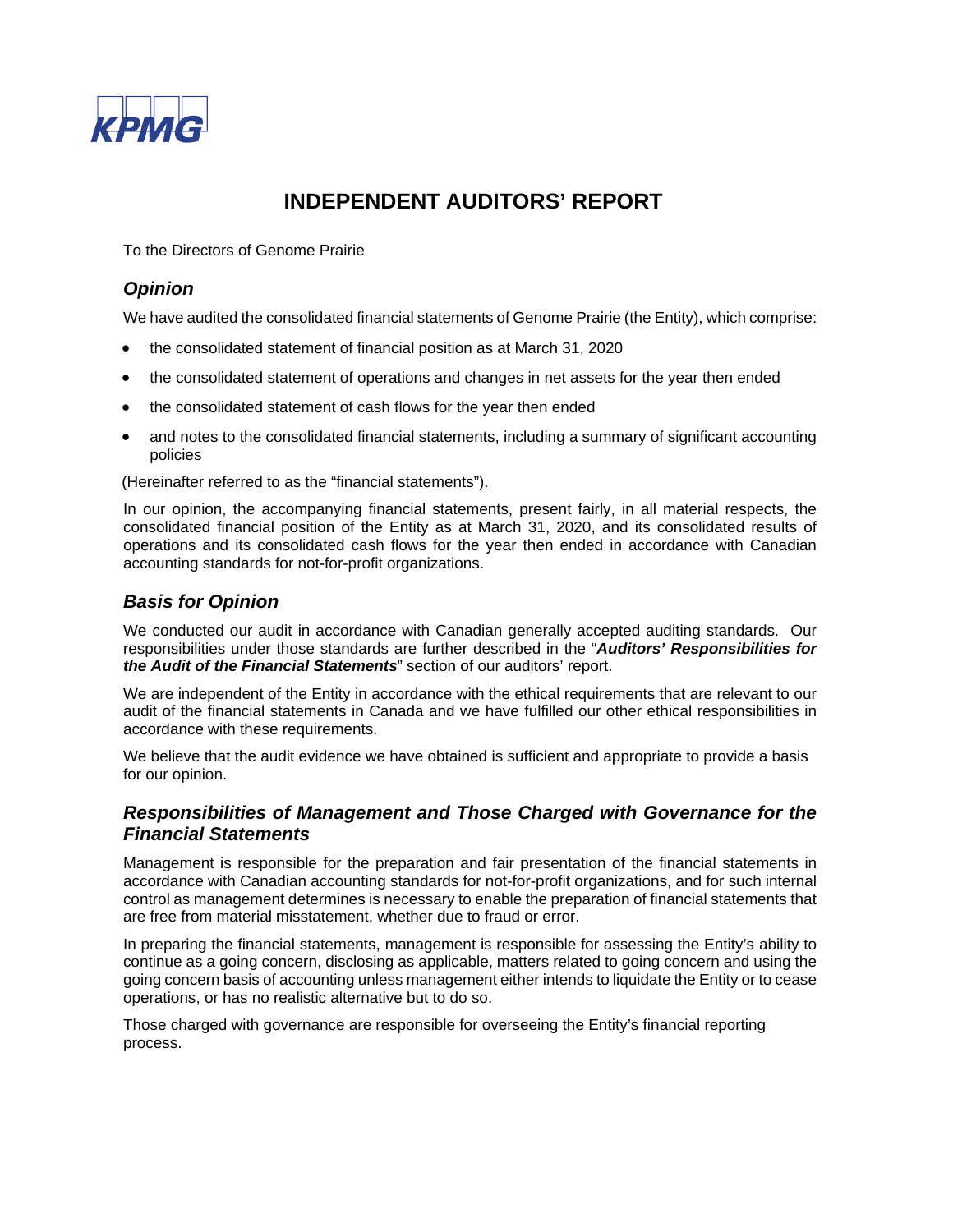

#### *Auditors' Responsibilities for the Audit of the Financial Statements*

Our objectives are to obtain reasonable assurance about whether the financial statements as a whole are free from material misstatement, whether due to fraud or error, and to issue an auditors' report that includes our opinion.

Reasonable assurance is a high level of assurance, but is not a guarantee that an audit conducted in accordance with Canadian generally accepted auditing standards will always detect a material misstatement when it exists.

Misstatements can arise from fraud or error and are considered material if, individually or in the aggregate, they could reasonably be expected to influence the economic decisions of users taken on the basis of the financial statements.

As part of an audit in accordance with Canadian generally accepted auditing standards, we exercise professional judgment and maintain professional skepticism throughout the audit.

We also:

 Identify and assess the risks of material misstatement of the financial statements, whether due to fraud or error, design and perform audit procedures responsive to those risks, and obtain audit evidence that is sufficient and appropriate to provide a basis for our opinion.

The risk of not detecting a material misstatement resulting from fraud is higher than for one resulting from error, as fraud may involve collusion, forgery, intentional omissions, misrepresentations, or the override of internal control.

- Obtain an understanding of internal control relevant to the audit in order to design audit procedures that are appropriate in the circumstances, but not for the purpose of expressing an opinion on the effectiveness of the Entity's internal control.
- Evaluate the appropriateness of accounting policies used and the reasonableness of accounting estimates and related disclosures made by management.
- Conclude on the appropriateness of management's use of the going concern basis of accounting and, based on the audit evidence obtained, whether a material uncertainty exists related to events or conditions that may cast significant doubt on the Entity's ability to continue as a going concern. If we conclude that a material uncertainty exists, we are required to draw attention in our auditors' report to the related disclosures in the financial statements or, if such disclosures are inadequate, to modify our opinion. Our conclusions are based on the audit evidence obtained up to the date of our auditors' report. However, future events or conditions may cause the Entity to cease to continue as a going concern.
- Evaluate the overall presentation, structure and content of the financial statements, including the disclosures, and whether the financial statements represent the underlying transactions and events in a manner that achieves fair presentation.
- Communicate with those charged with governance regarding, among other matters, the planned scope and timing of the audit and significant audit findings, including any significant deficiencies in internal control that we identify during our audit.
- Obtain sufficient appropriate audit evidence regarding the financial information of the entities or business activities within the group Entity to express an opinion on the financial statements. We are responsible for the direction, supervision and performance of the group audit. We remain solely responsible for our audit opinion.

 $KPMG$  14P

Chartered Professional Accountants Saskatoon, Canada June 22, 2020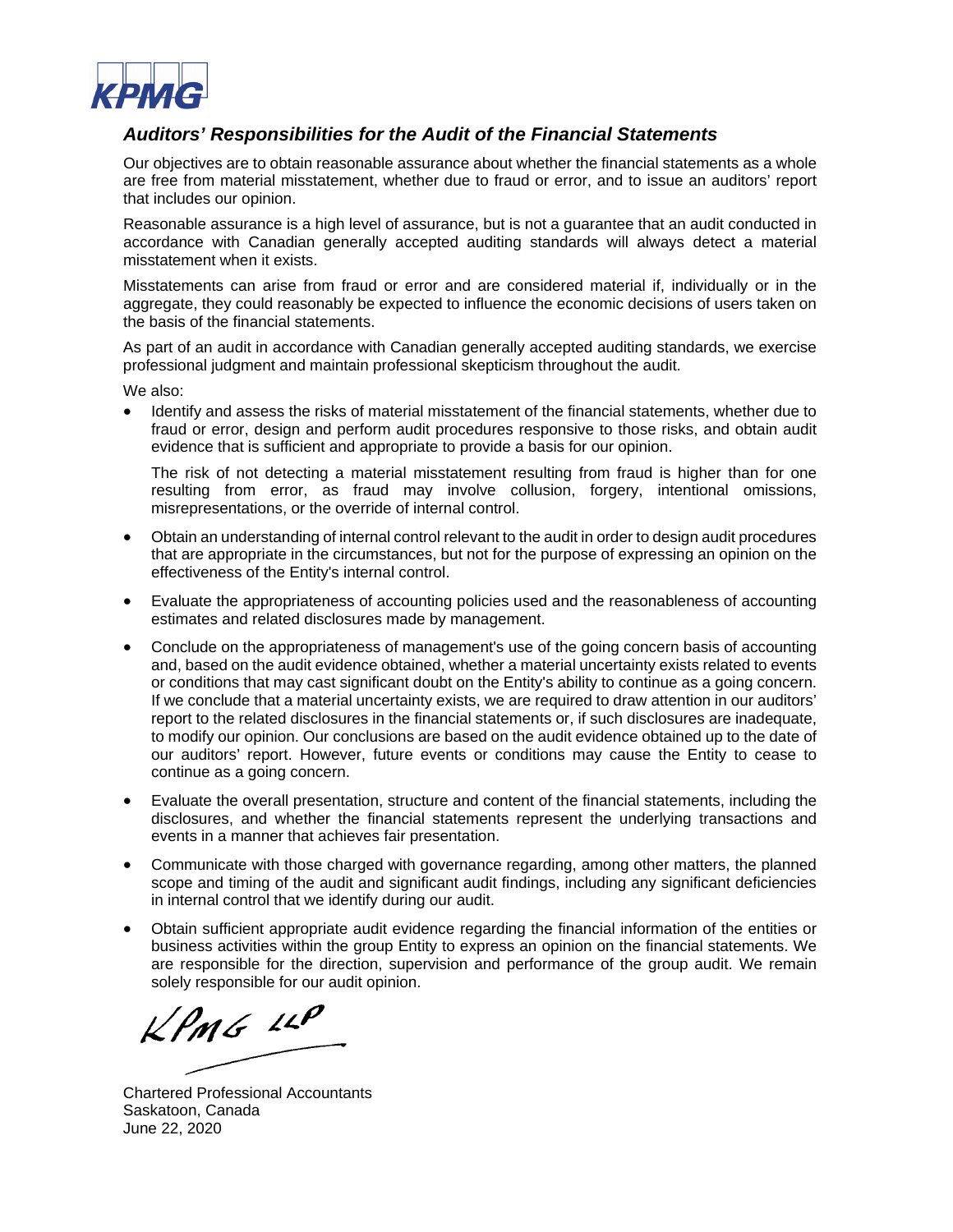Consolidated Statement of Financial Position

March 31, 2020, with comparative information for 2019

|                                          | 2020            | 2019            |
|------------------------------------------|-----------------|-----------------|
| <b>Assets</b>                            |                 |                 |
| Current assets:                          |                 |                 |
| Cash and cash equivalents                | \$<br>2,557,436 | \$<br>2,118,220 |
| Accounts receivable                      | 85,602          | 164,522         |
| <b>GST</b> receivable                    | 17,856          | 10,832          |
| Project advances receivable              | 650,348         | 500,531         |
| Prepaid expenses                         | 30,322          | 15,044          |
|                                          | \$<br>3,341,564 | 2,809,149       |
| <b>Liabilities and Net Assets</b>        |                 |                 |
| <b>Current liabilities:</b>              |                 |                 |
| Accounts payable and accrued liabilities | \$<br>201,127   | 148,591         |
| Project advances payable                 | 625,415         | 951,165         |
| Deferred contributions (note 4)          | 2,249,535       | 1,443,906       |
|                                          | 3,076,077       | 2,543,662       |
| Net assets                               | 265,487         | 265,487         |
|                                          | \$<br>3,341,564 | \$<br>2,809,149 |

Commitments (note 5)

See accompanying notes to consolidated financial statements.

On behalf of the Board:

**Director Director** 

**Director** Director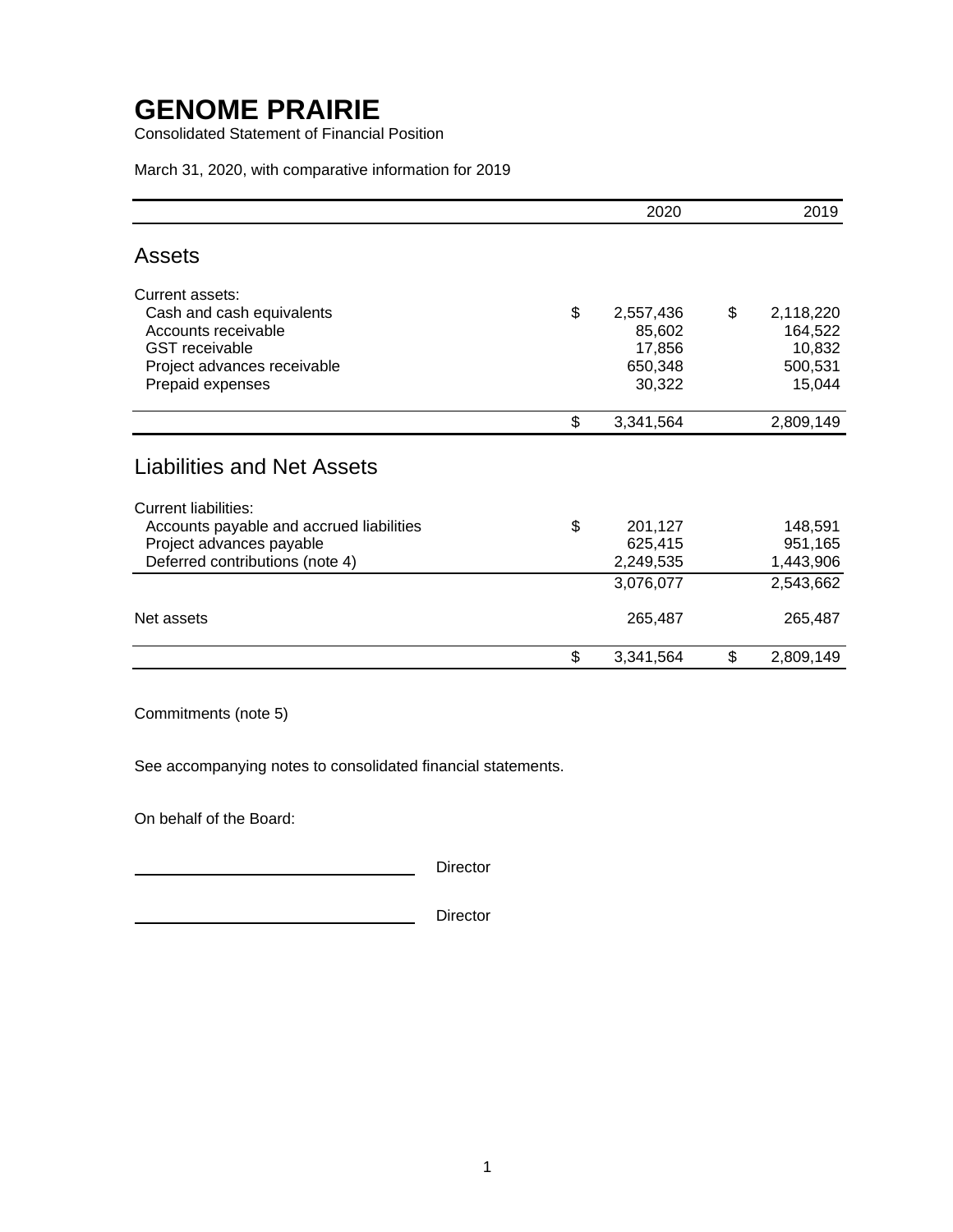Consolidated Statement of Operations and Changes in Net Assets

Year ended March 31, 2020, with comparative information for 2019

|                                          |    | 2020      | 2019            |
|------------------------------------------|----|-----------|-----------------|
| Revenue:                                 |    |           |                 |
| Project revenues (note 4)                | \$ | 3,924,671 | \$<br>5,033,811 |
| Administrative support revenues (note 4) |    | 1,131,784 | 1,023,959       |
| Interest income                          |    | 68,946    | 72,099          |
|                                          |    | 5,125,401 | 6,129,869       |
| Expenses:                                |    |           |                 |
| Project expenditures                     |    | 3,924,671 | 5,033,811       |
| General and administrative               |    | 1,034,215 |                 |
| Project development                      |    | 115,586   | 61,843          |
|                                          |    | 5,125,401 | 6,129,869       |
| Excess of revenue over expenses          |    |           |                 |
| Net assets, beginning of year            |    | 265,487   | 265,487         |
| Net assets, end of year                  | \$ | 265,487   | \$<br>265,487   |

See accompanying notes to consolidated financial statements.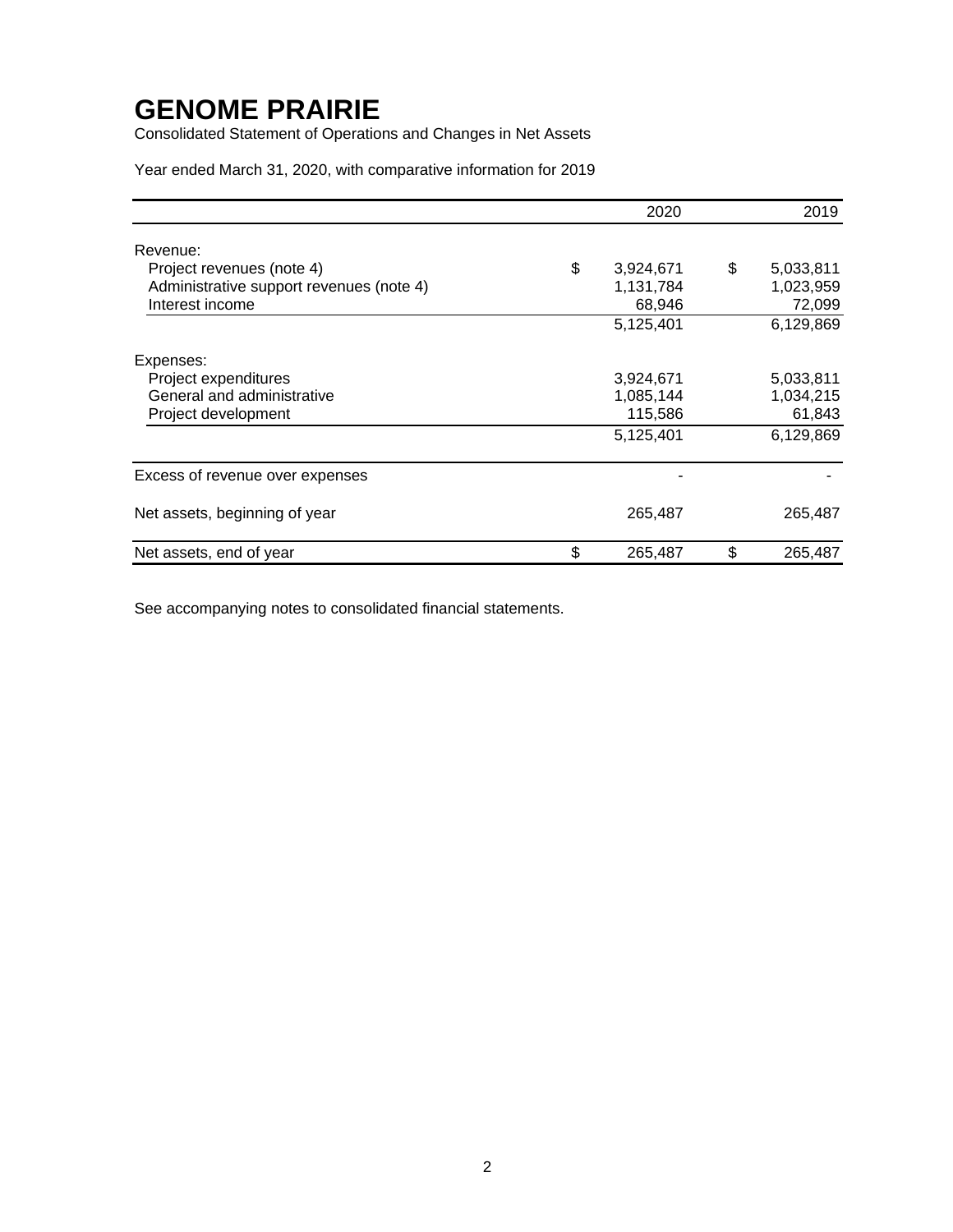Consolidated Statement of Cash Flows

Year ended March 31, 2020, with comparative information for 2019

|                                                  |        | 2020       |    |             |
|--------------------------------------------------|--------|------------|----|-------------|
| Cash flows from (used in):                       |        |            |    |             |
| Operations:                                      |        |            |    |             |
| Excess of revenues over expenses                 | \$     |            | \$ |             |
| Change in non-cash operating working capital:    |        |            |    |             |
| Accounts receivable                              | 78,920 |            |    |             |
| <b>GST</b> receivable                            |        | 1,633      |    |             |
| Project advances                                 |        | (149, 817) |    | 712,218     |
| Prepaid expenses                                 |        | (15, 278)  |    | (1, 137)    |
| Accounts payable and accrued liabilities         |        | 52,536     |    | 26,753      |
| Project advances payable                         |        | (325, 750) |    |             |
| Deferred contributions                           |        | 805,629    |    | (1,768,542) |
| Increase (decrease) in cash and cash equivalents |        | 439,216    |    | (1,003,180) |
| Cash and cash equivalents, beginning of year     |        | 2,118,220  |    | 3,121,400   |
| Cash and cash equivalents, end of year           | \$     | 2,557,436  | \$ | 2,118,220   |
|                                                  |        |            |    |             |
| Cash and cash equivalents consist of:            |        |            |    |             |
| Cash                                             | \$     | 1,557,436  |    | 1,118,220   |
| Investment certificate                           |        | 1,000,000  |    | 1,000,000   |
|                                                  | \$     | 2,557,436  | \$ | 2,118,220   |

See accompanying notes to consolidated financial statements.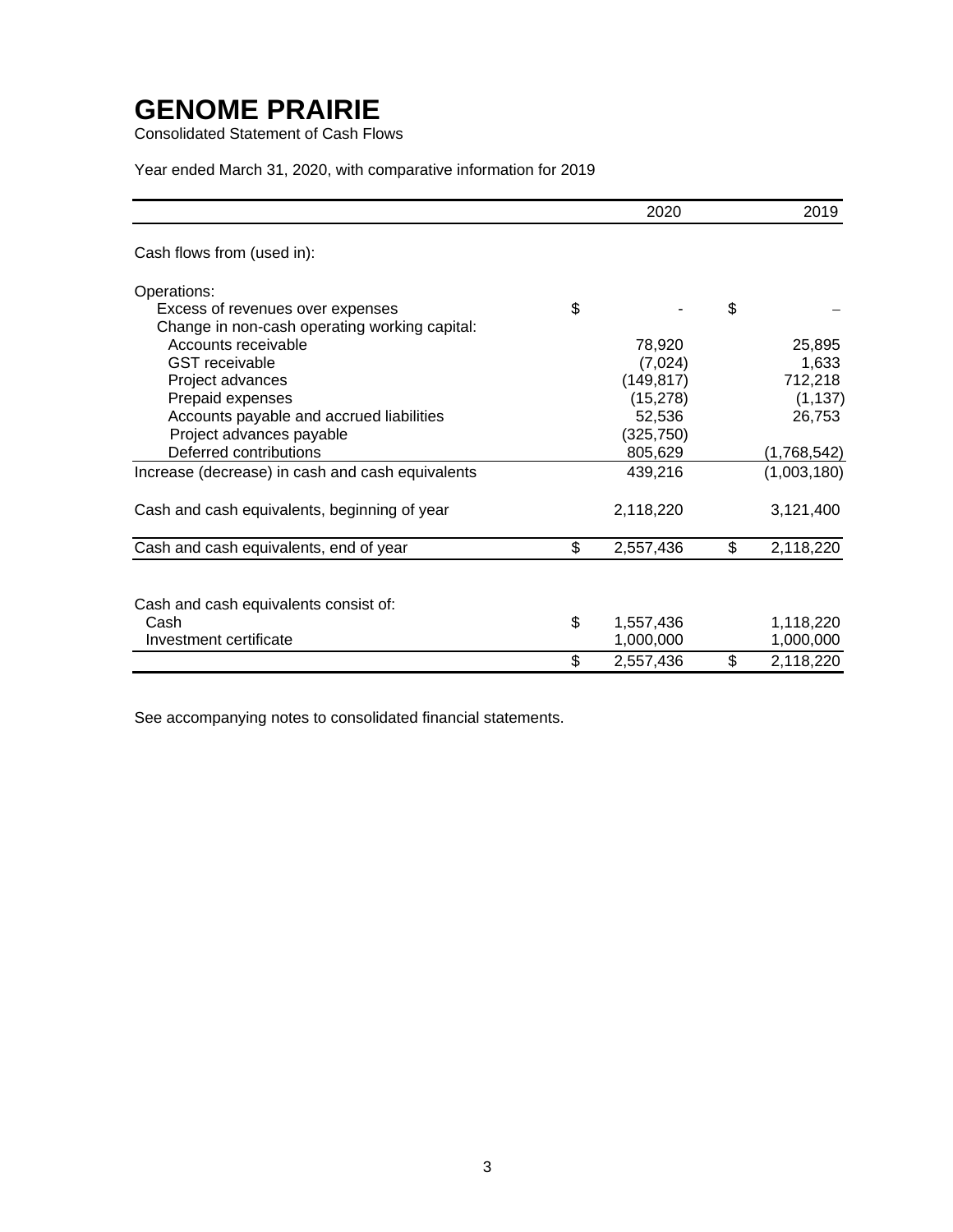Notes to Consolidated Financial Statements

Year ended March 31, 2020

#### **1. Nature of business:**

Genome Prairie (the "Corporation") was incorporated in 2000 under the *Canada Corporations Act,* and transitioned in 2013 to the *Canada Not-for-profit Corporations Act*, as a not-for-profit organization. The Corporation funds organizations and institutions that conduct genomic research and development for the economic benefit of the Prairie Region (Saskatchewan and Manitoba) and Canada. The majority of Genome Prairie's operational funding is received from Genome Canada.

#### **2. Significant accounting policies:**

(a) Basis of presentation:

The consolidated financial statements include the accounts of the Corporation and its subsidiary, Interra Biosciences Inc.

These financial statements have been prepared in accordance with Canadian accounting standards for not-for-profit organizations ("ASNPO").

(b) Use of estimates:

The preparation of financial statements in accordance with ASNPO requires management to make estimates and assumptions that affect the reported amounts of assets and liabilities and disclosure of contingent assets and liabilities at the date of the financial statements and the reported amount of revenue and expenses during the year. Actual results could differ from these estimates.

(c) Revenue recognition:

The Corporation follows the deferral method of accounting for contributions. Restricted contributions are recognized as revenue in the year in which the related expenses are incurred. Unrestricted contributions are recognized as revenue when received or receivable if the amount to be received can be reasonably estimated and collection is reasonably assured.

During the year ended March 31, 2019 the Corporation received a contribution from Western Economic Diversification related to the purchase of laboratory equipment. There is uncertainty related to the future ownership of this equipment. Therefore, the corporation has expensed this as project costs and recognized the corresponding contribution as project revenue.

(d) Cash and cash equivalents:

Cash and cash equivalents include cash on hand and short term deposits which are readily convertible to known amounts of cash and are subject to insignificant risk of changes in value.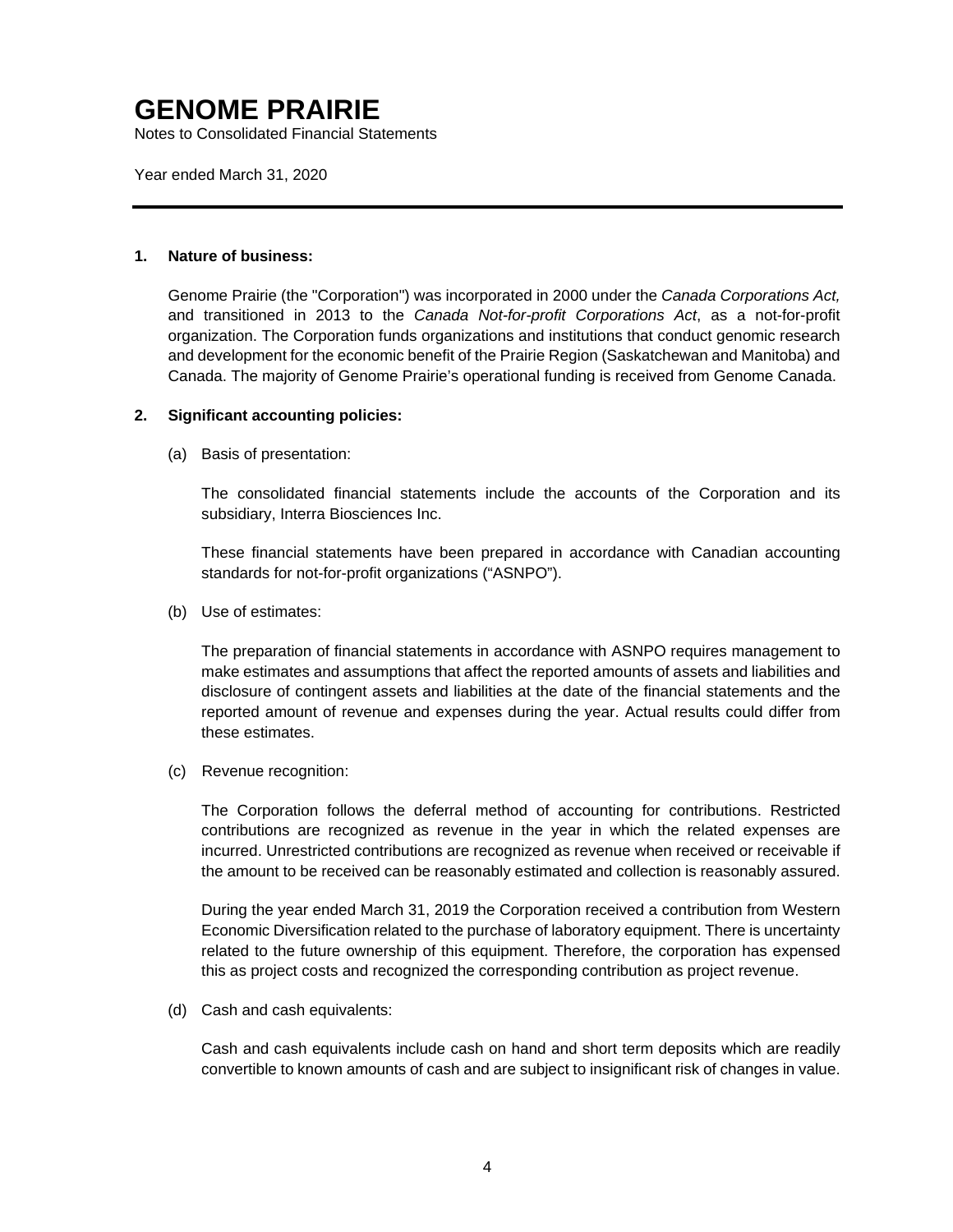Notes to Consolidated Financial Statements (continued)

Year ended March 31, 2020

#### **2. Significant accounting policies (continued):**

(e) Financial instruments:

Financial instruments are comprised of financial assets (including cash, accounts receivable, GST receivable, project advances receivable, and prepaid expenses) and financial liabilities (including accounts payable and accrued liabilities and project advances payable). Financial instruments are initially recognized at fair value and subsequent measurement is at amortized cost with investment income recorded on an effective interest basis, unless management has elected to carry the instruments at fair value. The Corporation has not elected to carry any such financial instruments at fair value. Transaction costs incurred on the acquisition of financial instruments measured subsequently at fair value are expensed as incurred. All other financial instruments are adjusted by transaction costs incurred.

Financial assets are assessed for impairment on an annual basis at the end of the fiscal year if there are indicators of impairment. If there is an indicator of impairment, the Corporation determines if there is a significant adverse change in the expected amount or timing of future cash flows from the financial asset. If there is a significant adverse change in the expected cash flows, the carrying value of the financial asset is reduced to the highest of the present value of the expected cash flows, the amount that could be realized from selling the financial asset or the amount the Corporation expects to realize by exercising its right to any collateral. If events and circumstances reverse in a future period, an impairment loss will be reversed to the extent of the improvement, not exceeding the initial impairment charge.

(f) Income taxes:

The Corporation qualifies as a tax exempt organization under Section 149 of the Income Tax Act.

#### **3. Financial instruments and risk management:**

The fair value of the Corporation's cash and cash equivalents, accounts receivable, and accounts payable and accrued liabilities approximate their carrying amounts due to the short-term to maturity of these financial instruments.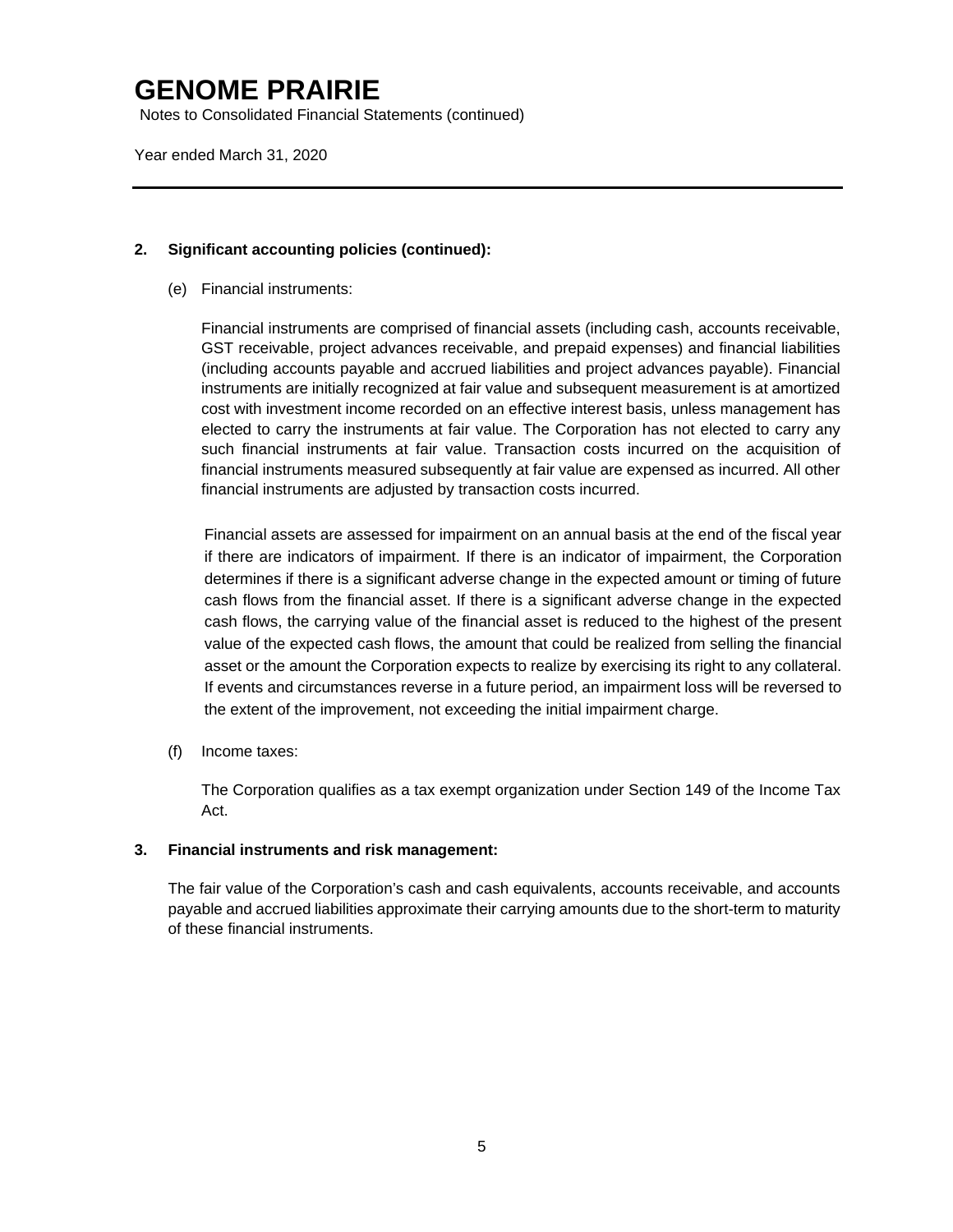Notes to Consolidated Financial Statements (continued)

Year ended March 31, 2020

#### **3. Financial instruments and risk management (continued):**

The Corporation has exposure to the following risks from its use of financial instruments:

#### **Interest rate risk**

The Corporation is exposed to interest rate risk arising from fluctuations in interest rates on amounts invested in interest bearing accounts and investment certificates. Cash, when received, is deposited into an interest bearing account which earns interest at a rate of 1.50%. The current investment certificate is a term deposit which earns interest at a rate of 3.25% and matures on March 17, 2021. The term deposit may be redeemed by the Corporation at any date prior to the maturity date without penalty.

#### **Credit risk**

The Corporation's financial assets including accounts receivable are not exposed to significant credit risk since the majority of receivables are from government organizations.

#### **Other risks**

The Corporation has no significant exposure to liquidity risk, currency risk or other price risk. There is a concentration of risk due to the limited number of individual counterparties to the Corporation's cash and cash equivalents and investment certificate.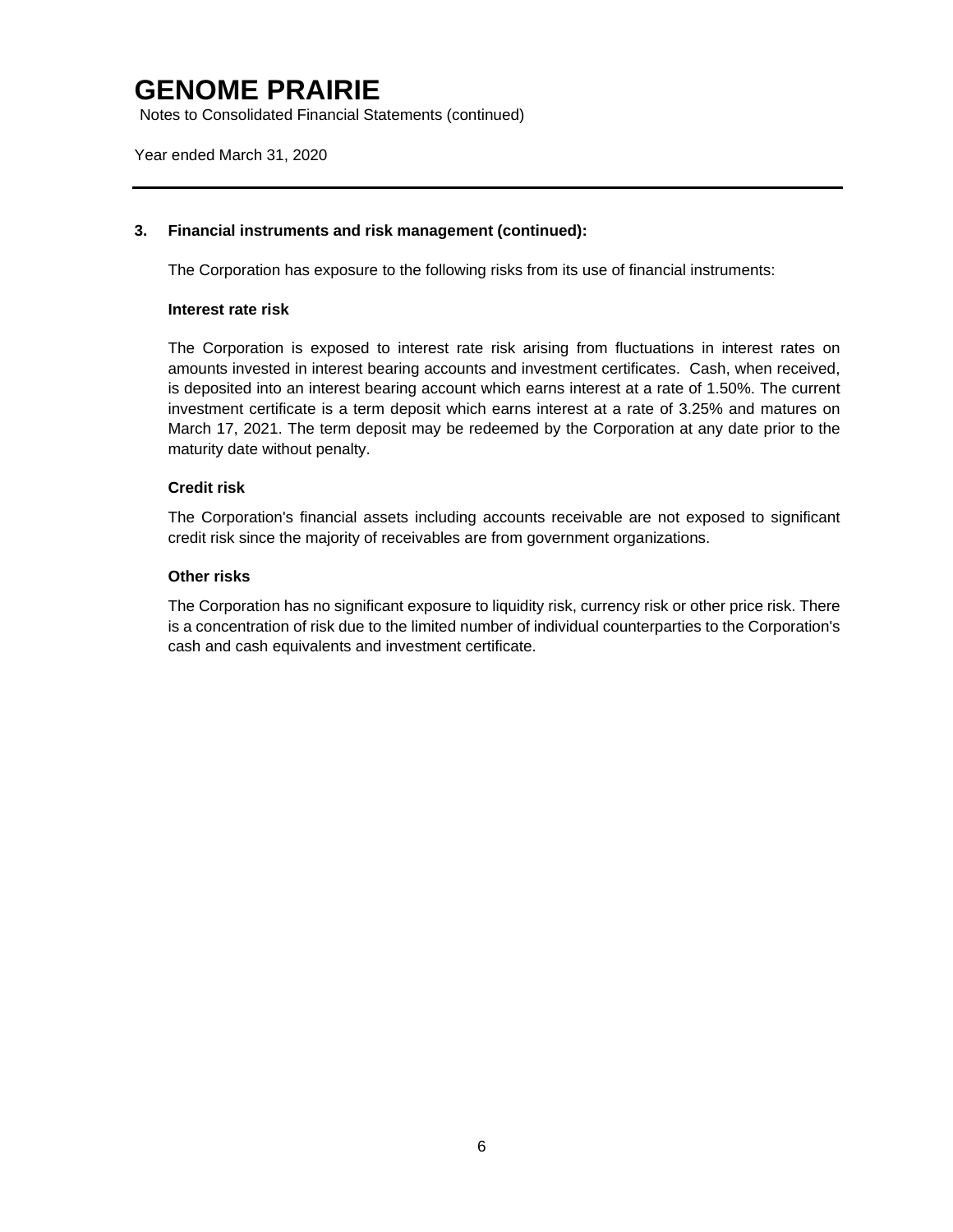Notes to Consolidated Financial Statements (continued)

Year ended March 31, 2020

#### **4. Deferred contributions:**

The Corporation receives funding from Genome Canada, Provincial Ministries, Western Economic Diversification Canada and other sources to be held, administered and distributed in accordance with the related funding agreements between Genome Prairie and the other parties. Deferred contributions relate to expenses of future periods and represent the unspent externally restricted funding and related investment income, which are for the purposes of providing funding to eligible recipients and the payment of operating and capital expenditures in future periods. The changes in the deferred contribution balances for the period are as follows:

|                                                               | 2020               | 2019            |
|---------------------------------------------------------------|--------------------|-----------------|
| Opening deferred contributions for expenses of future periods | \$<br>1,443,906 \$ | 3,212,448       |
| Contributions during the year:                                |                    |                 |
| Genome Canada                                                 | 3,728,744          | 2,835,162       |
| Province of Saskatchewan - Projects                           | 1,111,064          | 210,000         |
| Province of Saskatchewan - Project development                | 42,500             | 18,975          |
| Western Grain Research Foundation                             | 556,663            |                 |
| Genome Alberta                                                | 37,500             | 120,500         |
| Manitoba Agriculture, Food and Rural Development              |                    | 214,400         |
| <b>Western Economic Diversification</b>                       | 355,355            | 789,684         |
| Manitoba Wheat & Barley Commission                            | 18,750             | 37,500          |
| Miscellaneous                                                 | 60,564             |                 |
| North Forge Technology Exchange                               | 52,940             | 68,709          |
| University of Manitoba                                        |                    | 3,770           |
| University of Saskatchewan - Project development              | 15,000             | 52,371          |
| Total contributions received                                  | 5,979,080          | 4,351,071       |
| Total contributions available                                 | 7,422,986          | 7,563,519       |
| Less amounts recognized as project revenues                   | (3,924,671)        | (5,033,811)     |
| Less amounts recognized as administrative support revenues    | (1, 131, 784)      | (1,023,959)     |
| Less project development support                              | (116,996)          | (61, 843)       |
| Closing deferred contributions for expenses of future periods | \$<br>2,249,535    | \$<br>1,443,906 |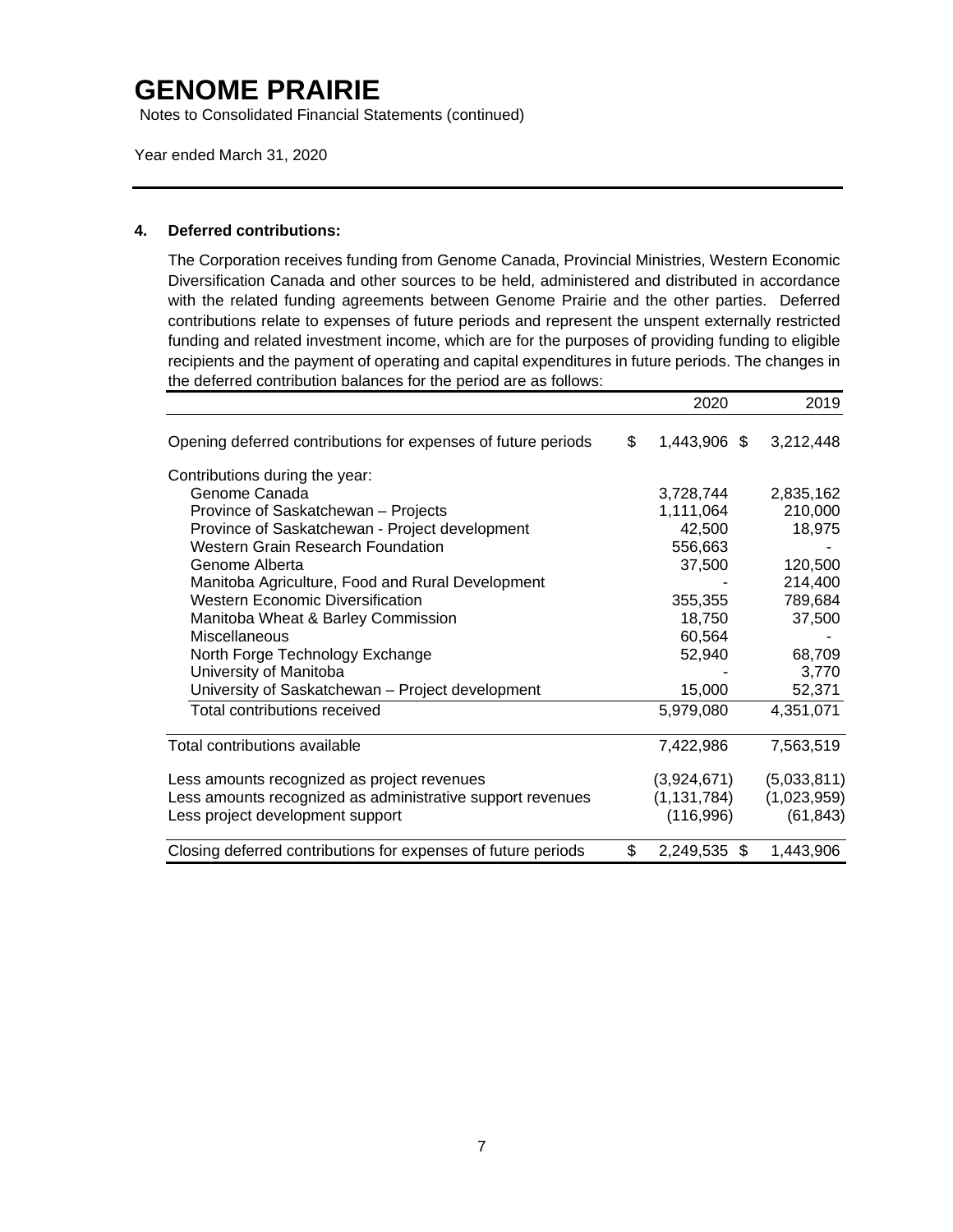Notes to Consolidated Financial Statements (continued)

Year ended March 31, 2020

#### **5. Commitments:**

#### **Funding commitments:**

The Corporation signed a funding agreement with Genome Canada on March 24, 2020 which applies to all funding awarded and provided to the Corporation from April 1, 2020 until such time that a new or amended agreement is signed or the agreement is cancelled.

#### **Base funding**

The Corporation received a Notice of Award from Genome Canada on March 24, 2020, approving administrative support funding up to a maximum of \$807,400 for the year ending March 31, 2021 increasing to \$880,000 for the year ending March 31, 2022 and thereafter until changed. As a condition of funding under this Notice of Award, the Corporation is expected to secure co-funding from other sources in an amount at least equal to the contribution of Genome Canada, or, provide Genome Canada with a documented plan to meet this requirement within a reasonable time period. As specified in the funding agreement, Genome Canada may provide funding to the Corporation notwithstanding the fact that formal commitments from other parties have not yet been secured. In such cases, funds provided in advance "in good faith" shall not be reimbursable in the event such commitments from other parties are not secured, but Genome Canada may then terminate the present agreement or suspend or reduce funding.

#### **Project funding**

Genome Canada has approved funding remaining of \$10,505,241 to be provided to the Corporation for ongoing and future research projects. In accordance with the funding agreements, the Corporation will secure additional financial contributions or in-kind commitments at amounts specified in the Notice of Awards issued by Genome Canada. As at March 31, 2020, the Corporation had \$18,953,375 in co-funding related to these projects still to be applied.

#### **Lease commitments:**

The Corporation has entered into a sub-lease agreement for its Saskatoon office space expiring on March 31, 2020. A new lease is being negotiated. The approximate annual rental is \$60,000. The Corporation has also entered into a sub-lease agreement for its Winnipeg office space expiring on March 31, 2020, unless terminated prior to that date. The length of notice of termination required is six months. The approximate annual rental is \$48,000.